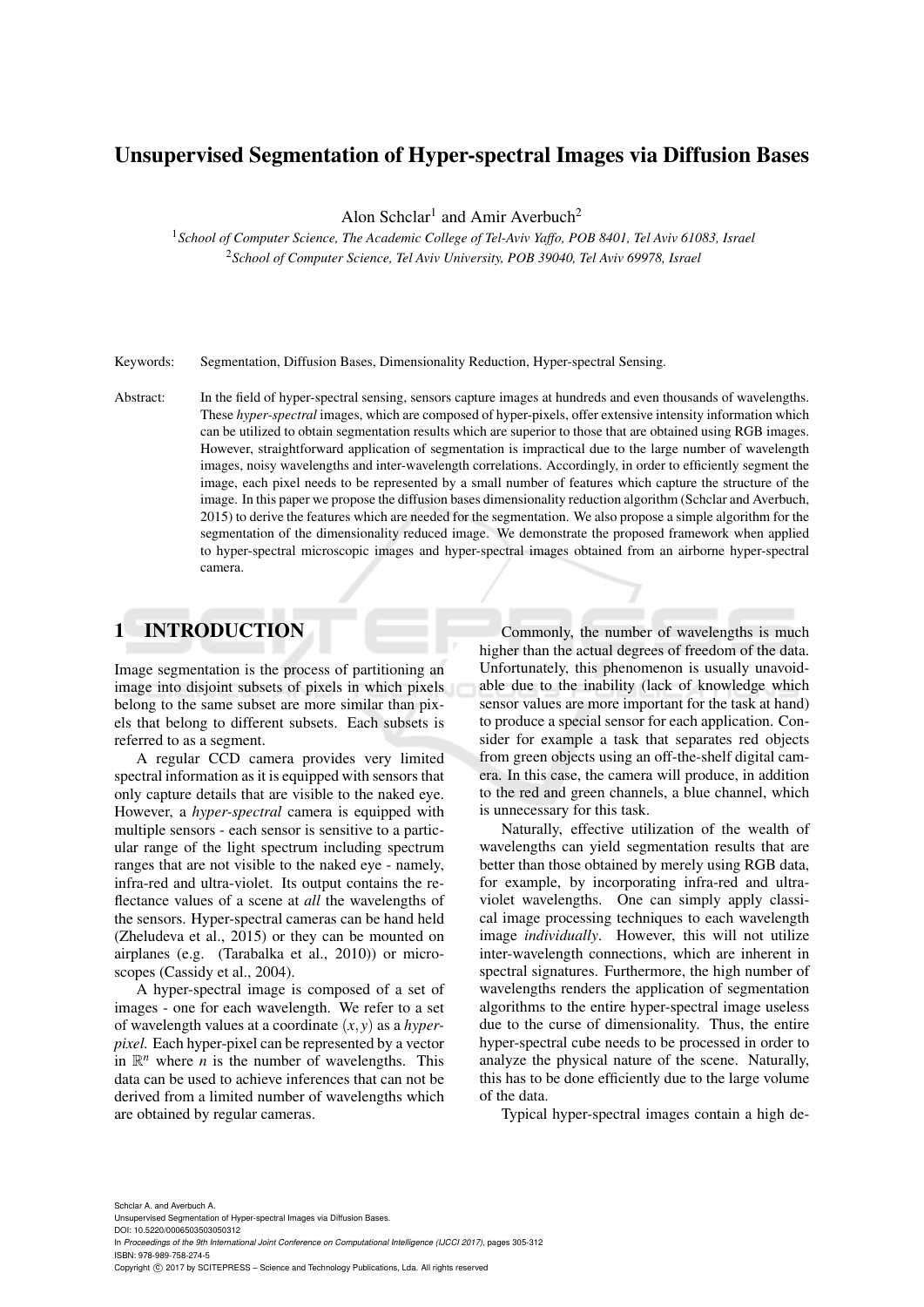gree of correlation between many of the wavelengths which renders many of them redundant. Moreover, certain wavelengths contain noise as a result of poor lighting conditions and the physical condition of the camera at the time the images were captured. Accordingly, the noise and the redundant data need to be removed while maintaining the information which is vital for the segmentation. This information should be represented as concisely as possible i.e. each hyperpixel should be represented using a small number of attributes. This will alleviate the curse of dimensionality and allow the efficient application of segmentation algorithms to the concisely represented hyperspectral image. To achieve this, dimensionality reduction needs to be applied to the hyper-spectral image.

In this paper we propose to reduce the dimensionality of the hyper-spectral image by using the recently introduced diffusion bases (DB) dimensionality reduction algorithm (Schclar and Averbuch, 2015). The DB algorithm efficiently captures nonlinear inter-wavelength correlations and produces a low-dimensional representation in which the amount of noise is drastically reduced. We also propose a fast and simple histogram-based segmentation algorithm which will be applied to the low-dimensional representation.

We use a simple and efficient histogram-based method for automatic segmentation of hyper-spectral volumes in which the DB algorithm plays a key role. The proposed method clusters hyper-pixels in the reduced-dimensional space. We refer to this method as the Wavelength-wise Global (WWG) segmentation algorithm.

This paper is organized as follows: in section 2 we present a survey of related work on segmentation of hyper-spectral images. The diffusion bases scheme (Schelar and Averbuch, 2015) is described in section 3. In section 4 we introduce the two phase Wavelength-wise Global (WWG) segmentation algorithm. Section 5 contains experimental results from the application of the algorithm to several hyperspectral images. Concluding remarks are given in section 6

#### $\overline{2}$ **RELATED WORKS**

Segmentation methods for hyper-spectral images can be divided into two categories - supervised and unsupervised. Supervised methods segment the image using either *a-priori* spectral information of the sought after segments or information regarding the shape of the segments. Some methods use both types of information. Unsupervised segmentation techniques do

not utilize any a-priori information. The method proposed in this paper falls into the latter category.

The method in (Ye et al., 2010) uses both *a-priori* spectral information and shape information of the segments. Specifically, they use the model which is proposed in (Chan et al., 2006) which is a covexification of the two-phase version of the Mumford-Shah model. The model uses variational methods to find a smooth minimal length curve that divides the image into two regions that are as close as possible to being homogeneous. The a-priori spectral and shape information is incorporated in the variational model and its optimization.

In (Li et al., ) a variational model for simultaneous segmentation and denoising/deblurring of a hyper-spectral image which models the image as a set of three-dimensional tensors. The spectral signatures of the sought after materials is known a-priori and is incorporated in the model. The segmentation is obtained via a statistical moving average method which uses the spatial variation of spectral correlation. Specifically, a coarse-grained spectral correlation function is computed over a small moving 2D spatial cell of fixed shape and size. This function produces sharp variations as the averaging cell crosses a boundary between two materials.

In (Li et al., 2010) a supervised Bayesian segmentation approach is proposed. The method makes use of both spectral and spatial information. The two-phase algorithm first implements a learning step, which uses the multinomial logistic regression via variable splitting and augmented (LORSAL) (Bioucas-Dias and Figueiredo, 2009) algorithm to infer the class distributions. A segmentation step follows which infers the labels from a posterior distribution built on the learned class distributions. A maximum a-posterior (MAP) segmentation is computed via a min-cut based integer optimization algorithm. The algorithm also implement an active learning technique based on the mutual information (MI) between the MLR regressors and the class labels in order to reduce the size of the training set.

In (Tarabalka et al., 2010) an extension to the the watershed (Vincent and Soille, 1991) segmentation algorithm is proposed. Specifically, the algorithm is used to to define information about spatial structures and uses one-band gradient functions. The segmentation maps are incorporated into a spectral-spatial classification scheme based on a pixel-wise Support Vector Machine classifier.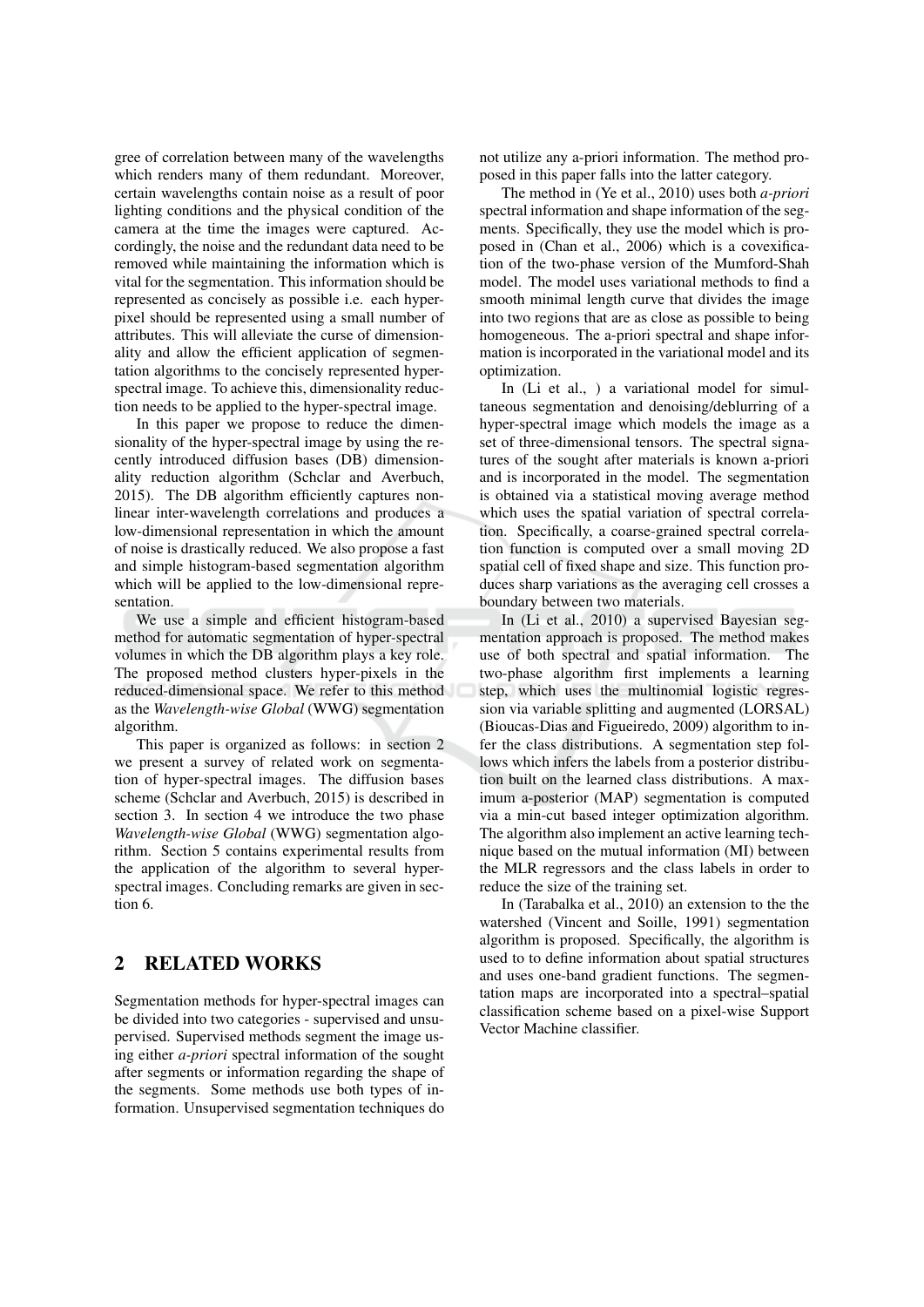## 3 **THE DIFFUSION BASES DIMENSIONALITY ALGORITHM**

The Diffusion bases  $(DB)$  dimensionality reduction algorithm (Schelar and Averbuch, 2015) reduces the dimensionality of a dataset by utilizing the intercoordinate variability of the original data (in this sense it is dual to the *Diffusion Maps* algorithm (Coifman and Lafon, 2006; Schclar, 2008; Schclar et al., 2010)). It first constructs the graph Laplacian using the image wavebands as the datapoints. It then uses the Laplacian eigenvectors as an orthonormal system and projects the hyper-pixels on it. The eigenvectors are sorted in descending order according to their magnitude and only the eigenvectors that correspond to the highest eigenvalues are used. These eigenvectors capture the *non-linear* coordinate-wise variability of the original data. Although bearing some similarity to PCA, this process yields better results than PCA due to: (a) its ability to capture non-linear manifolds within the data by local exploration of each coordinate; (b) its robustness to noise. Furthermore, this process is more general than PCA and it produces similar results to PCA when the weight function  $w_{\varepsilon}$ is *linear* e.g. the inner product.

Let  $\Gamma = \{x_i\}_{i=1}^m$ ,  $x_i \in \mathbb{R}^n$ , be the original dataset of hyper-pixels and let  $x_i(j)$  denote the *j*-th coordinate (the reflectance value of the *j*-th band) of  $x_i$ ,  $1 \le j \le$ *n*. We define the vector  $x'_j \triangleq (x_1(j),...,x_m(j))$  to be the *j*-th coordinate of all the points in  $\Gamma$  i.e. the image corresponding to the  $j$ -th band.. We construct the set

$$
\Gamma' = \left\{ x'_j \right\}_{j=1}^n. \tag{1}
$$

Let  $w_{\varepsilon}(x_i, x_i)$ , be a weight function which measures the pairwise similarity between the points in  $\Gamma'$ . A Markov transition matrix  $P$  is constructed by normalizing the sum of each row in the matrix  $w_{\varepsilon}$  to be 1:

$$
p(x'_i, x'_j) = \frac{w_{\varepsilon}(x'_i, x'_j)}{d(x'_i)}
$$

where  $d(x'_i) = \sum_{j=1}^n w_{\varepsilon} (x'_i, x'_j)$ . Next, eigendecomposition of  $p(x'_i, x'_j)$  is performed

$$
p\left(x'_{i},x'_{j}\right)\equiv\sum_{k=1}^{n}\lambda_{k}v_{k}\left(x'_{i}\right)\mu_{k}\left(x'_{j}\right)
$$

where the left and the right eigenvectors of  $P$  are given by  $\{\mu_k\}$  and  $\{v_k\}$ , respectively, and  $\{\lambda_k\}$  are the eigenvalues of  $P$  in descending order of magnitude. We use the eigenvalue decay property of the eigendecomposition to extract only the first  $\eta$  ( $\delta$ ) eigenvectors  $B \triangleq {\mathbf{v}_k}_{k=1,...,n(\delta)}$  which contain the *non-linear*  directions with the highest variability of the coordinates of the original dataset  $\Gamma$ . We project the original data  $\Gamma$  onto the basis B. Let  $\Gamma_B$  be the set of these projections:  $\Gamma_B = \{g_i\}_{i=1}^m$ ,  $g_i \in \mathbb{R}^{\eta(\delta)}$ , where  $g_i = (x_i \cdot v_1, \dots, x_i \cdot v_{n(\delta)})$ ,  $i = 1, \dots, m$  and  $\cdot$  denotes the inner product operator.  $\Gamma_B$  is the reduced dimension representation of  $\Gamma$  and it contains the coordinates of the original points in the orthonormal system whose axes are given by  $B$ .

### THE WAVELENGTH-WISE 4 **GLOBAL (WWG) SEGMENTATION ALGORITHM**

We introduce a simple and efficient two-phase approach for the segmentation of hyper-spectral images. The first phase reduces the dimensionality of the data using the DB algorithm and the second stage applies a histogram-based method to cluster the lowdimensional data.

We model a hyper-spectral image as a three dimensional cube where the first two coordinates correspond to the position  $(x, y)$  and the third coordinate corresponds to the wavelength  $\lambda_k$ . Let

$$
I = \left\{ p_{ij}^{\lambda_k} \right\}_{i,j=1,\dots,m;k=1,\dots,n} \in \mathbb{R}^{m \times m \times n} \tag{2}
$$

be a hyper-spectral image cube, where the size of the image is  $m \times m$  and *n* is the number of wavelengths. For notation simplicity, we assume that the images are square. It is important to note that almost always  $n \ll m^2$ .

I can be viewed in two ways:

**Wavelength-wise:**  $I = \{I^{\lambda_l}\}\$ is a collection of *n*  $1.$ images of size  $m \times m$  where

$$
I^{\lambda_l} \triangleq \left(p_{ij}^{\lambda_l}\right) \in \mathbb{R}^{m \times m}, 1 \leq l \leq n \tag{3}
$$

is the image that corresponds to wavelength  $\lambda_l$ .

2. **Point-wise:**  $I = \left\{ \overrightarrow{I}_{ij} \right\}_{i,j=1}^{m}$  is a  $m \times m$  collection<br>of *n*-dimensional vectors where

$$
\overrightarrow{I}_{ij} \triangleq \left(p_{ij}^{\lambda_1}, \dots, p_{ij}^{\lambda_n}\right) \in \mathbb{R}^n, 1 \le i, j \le m \quad (4)
$$

is the hyper-pixel at position  $(i, j)$ .

The proposed WWG algorithm assumes the wavelength-wise setting of a hyper-spectral image. Thus, we regard each image as a  $m^2$ - dimensional vector. Formally, let

$$
\tilde{I} \triangleq \left(\pi_{i,\lambda_i}\right)_{i=1,\dots,m^2; l=1,\dots,n} \in \mathbb{R}^{m^2 \times n} \tag{5}
$$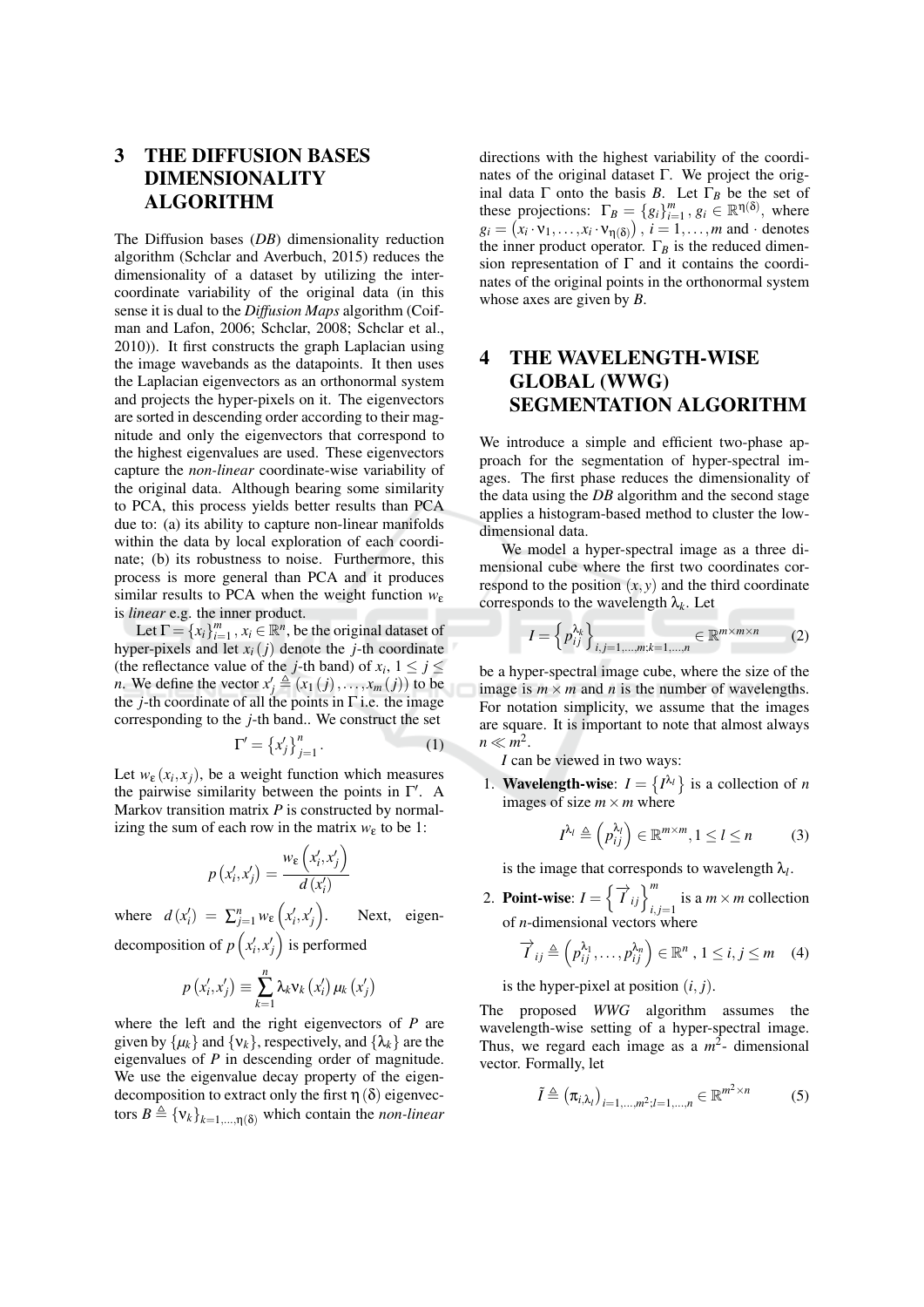be a 2-D matrix corresponding to  $I$  where

$$
\pi_{i+(j-1)\cdot m,\lambda_k} \triangleq p_{ij}^{\lambda_k}, 1 \leq k \leq n, 1 \leq i, j \leq m,
$$

 $(p_{ii}^{\lambda_k}$  is defined in Eq. 2) and let

$$
\tilde{I}^{\lambda_k} \triangleq \left( \begin{array}{c} \pi_{1,\lambda_k} \\ \vdots \\ \pi_{m^2,\lambda_k} \end{array} \right) \in \mathbb{R}^{m^2}, 1 \leq k \leq n \qquad (6)
$$

be a column vector that corresponds to  $I^{\lambda_k}$  (see Eq.  $3).$ 

#### 4.1 **Phase 1: Reduction of** Dimensionality via DB

Different sensors can produce values at different scales. Thus, in order to have a uniform scale for all the sensors, each column vector  $\tilde{l}^{\lambda_k}$ ,  $1 \leq k \leq n$ , is normalized to be in the range  $[0,1]$ .

We form the set of vectors  $\Gamma = \{ \tilde{I}^{\lambda_1}, \dots, \tilde{I}^{\lambda_n} \}$  from the columns of  $\tilde{I}$  and we apply the DB Algorithm to  $\Gamma$ . We denote the dimension-reduced representation of  $\Gamma$  by  $\Gamma_R$ .

#### $4.2$ **Phase 2: Histogram-based Segmentation**

We introduce a histogram-based segmentation algorithm that extracts objects from  $\Gamma$  using  $\Gamma_B$ . For notation convenience, we denote  $\eta(\delta) - 1$  by  $\eta$  hereinafter. We denote by  $G$  the cube representation of the set  $\Gamma_B$  in accordance with Eq. 2:

$$
G \triangleq \left(g_{ij}^k\right)_{i,j=1,\dots,m;k=1,\dots,\eta}, G \in \mathbb{R}^{m \times m \times \eta}
$$

We assume a wavelength-wise setting for  $G$ . Let  $G$ be a 2-D matrix in the setting defined in Eq. 5 that corresponds to G. Thus,  $G^l \triangleq (g_{ij}^l)_{i,j=1,...,m}$  $\mathbb{R}^{m \times m}$ ,  $1 \leq l \leq \eta$  corresponds to a column in  $\tilde{G}$  and  $\overrightarrow{g}_{ij} \triangleq (g_{ij}^1, \ldots, g_{ij}^{\eta}) \in \mathbb{R}^{\eta}$ ,  $1 \le i, j \le m$  corresponds to a row in  $\tilde{G}$ . The coordinates of  $\overrightarrow{g}_{ij}$  will be referred to hereinafter as colors.

The segmentation is achieved by clustering hyperpixels with similar colors. This is based on the assumption that similar objects in the image will have a similar set of *color* vectors in  $\Gamma_B$ . These colors contain the correlations between the original hyper-pixels and the global inter-wavelength changes of the image. Thus, homogeneous regions in the image have similar correlations with the changes *i.e. close* colors where closeness between colors is measured by the Euclidean distance.

The segmentation-by-colors algorithm consists of the following steps:

### 1. Normalization of the Input Image Cube  $G$ :

First, we normalize each wavelength of the image cube to be in [0,1]. Let  $G^k$  be the k-th (k is the color index) color layer of the image cube  $G$ . We denote by  $\widehat{G}^k = \left(\widehat{g}_{ij}^k\right)_{i,j=1,\dots,m}$  the normalization of  $G<sup>k</sup>$  and define it to be

$$
\widehat{g}_{ij}^k \triangleq \frac{g_{ij}^k - \min\{G^k\}}{\max\{G^k\} - \min\{G^k\}}, 1 \le k \le \eta. \tag{7}
$$

2. Uniform Quantization of the Normalized Input **Image Cube**  $\widehat{G}$ :

Let  $l \in \mathbb{N}$  be a given number of quantization levels. We uniformly quantize every value in  $G^k$  to be one of  $l$  possible values. The quantized matrix is given by  $Q$ :

$$
Q \triangleq (q_{ij}^k)_{i,j=1,...,m;k=1,...,\eta}, q_{ij}^k \in \{1,...,l\} \quad (8)
$$

where  $q_{ij}^k = \left[ l \cdot \hat{g}_{ij}^k \right]$ . We denote the quantized *color* vector at coordinate  $(i, j)$  by

$$
\overrightarrow{c}_{ij} \triangleq \left(q_{ij}^1, \ldots, q_{ij}^{\eta}\right) \in \mathbb{R}^{\eta}, 1 \le i, j \le m. \quad (9)
$$

3. Construction of the Frequency color Histogram:

construct the We frequency function  $f: \{1,\ldots,l\}^{\eta} \rightarrow \mathbb{N}$ where for every  $\kappa \in \{1,\ldots,l\}^{\eta}$ ,  $f(\kappa)$  is the number of quantized color vectors  $\vec{c}_{ij}$ ,  $1 \le i, j \le \eta$ , that are equal to  $\kappa$ .

## 4. Finding Peaks in the Histogram:

Local maxima points (called *peaks*) of the frequency function  $f$  are detected. We assume that each peak corresponds to a different object in the image cube G. Here we use the classical notion of segmentation - separating object from the background. Indeed, the highest peak corresponds to the largest homogeneous area which in most cases is the background. The histogram may have many peaks. Therefore, we perform an iterative procedure to find the  $\theta$  highest peaks where the number  $\theta$  of sought after peaks is given as a parameter to the algorithm. This parameter corresponds to the number of objects we seek. The algorithm is also given an integer parameter  $\xi$ , which specifies the  $l_1$  cube radius around a peak. We define the  $\xi$ -neighborhood of a coordinate  $(x_1, \dots, x_n)$  to be  $N_{\xi}(x_1, \dots, x_n)$  =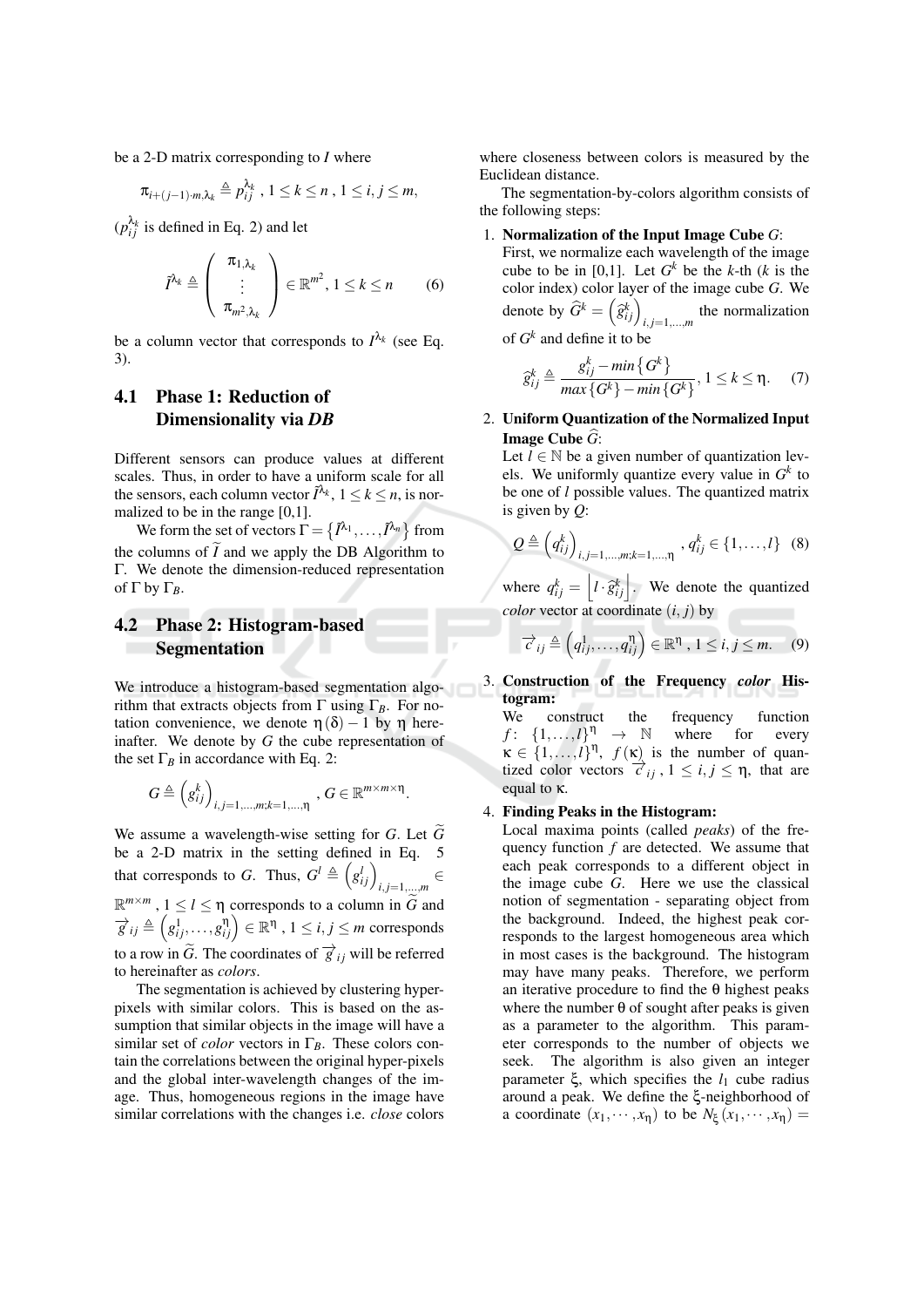$\{(y_1,\dots,y_n)|\max_k\{|y_k-x_k|\}\leq \xi\}$ . The coordinates outside the neighborhood  $N_{\xi}$  are the candidates for the locations of new peaks. An iterative procedure is used in order to find all the peaks. The peaks are labeled  $1, \ldots, \theta$ . The output of the algorithm is a set of vectors  $\Psi =$  $\{\vec{\rho}_i\}_{i=1,\dots,\theta}$ ,  $\vec{\rho}_i = (\rho_i^1, \dots, \rho_i^n) \in \mathbb{N}^n$  that contains the highest peaks. A summary of this step is given in algorithm 1.

### 5. Finding the Nearest Peak to each color:

Once the highest peaks are found, each quantized *color* vector is associated with a single peak. The underlying assumption is that the quantized color vectors, which are associated with the same peak, belong to the same object in the *color* image cube I. Each quantized color is associated with the peak that is the closest to it with respect to the Euclidean distance. Each quantized color is labeled by the number of its associated peak. We denote by

$$
\gamma: \overrightarrow{c}_{ij} \mapsto d \in \{1, \ldots, \theta\}
$$

this mapping function, where

$$
\gamma(\overrightarrow{c}_{ij}) \triangleq \arg \min_{1 \leq k \leq \theta} \left\{ \left\| \rho_k - \overrightarrow{c}_{ij} \right\|_{l_{\eta}} \right\}.
$$

6. Construction of the Output Image:

The final step assigns a unique color  $\kappa_i$ ,  $1 \le i \le \theta$ to each coordinate in the image according to its label  $\gamma(\vec{c}_{ij})$ . We denote the output image of this step by  $\Omega$ .

Algorithm 1: The PeaksFinder. Algorithm.

PeaksFinder( $f$ ,  $\theta$ ,  $\xi$ )

```
1. \Psi \leftarrow \phi
```
- 2. while  $|\Psi| < \theta$
- 3. Find the next global maximum  $c$  of  $f$ .
- $\overline{4}$ . Add the coordinates of  $c$  to  $\Psi$ .
- 5. Zero all the values of  $f$  in the  $\xi$ -neighborhood of  $c$ .
- 6. end while
- 7. return  $\Psi$ .

### 4.3 **Hierarchical Extension of the WWG** Algorithm

We construct a hierarchical extension to the WWG algorithm in the following way: given the output  $\Omega$  of the WWG algorithm, the user can choose one of the objects and apply the WWG algorithm on the *original* hyper-pixels which belong to this object. Let  $\chi$  be the color of the chosen object. We define  $\Gamma(\chi)$  to be the set of the *original* hyper-pixels which belong to this object:  $\Gamma(\chi) =$  $\left\{ \left( p_{ij}^1, \ldots, p_{ij}^n \right) \big| \Omega_{ij} = \chi \right. , i, j = 1, \ldots, m \right\}$ . This facilitates a drill-down function that enables a finer segmentation of a *specific* object in the image. We form the set  $\Gamma(\chi)'$  from  $\Gamma(\chi)$  as described in section 3 and run the DiffusionBases algorithm (Section 3) on  $\Gamma(\chi)'$ . Obviously, the size of the input is smaller than that of the original data, thus allowing the finer segmentation of the chosen object. We denote the result of this stage by  $\Gamma_B(\chi)$ . Next, the WWG is applied on  $\Gamma_B(\chi)$  and the result is given by  $\Omega_{ij}(\chi)$ . The drilldown algorithm is outlined in Algorithm 2. This step can be applied to other objects in the image as well as to the drill-down result.

Algorithm 2: A drill-down segmentation algorithm. DrillDown( $\Gamma'$ ,  $w_{\varepsilon}$ ,  $\varepsilon$ ,  $\delta$ , $\chi$ )

- 1.  $\Gamma_B$ = DiffusionBases( $\Gamma'$ ,  $w_{\varepsilon}$ ,  $\varepsilon$ ,  $\delta$ ) // Section 3
- 2.  $\Omega_{ij}$  = WWG( $\Gamma_B$ ) // Section 4
- 3.  $\Gamma_B(\chi)$  = DiffusionBases( $\Gamma(\chi)'$ ,  $w_{\varepsilon}$ ,  $\varepsilon$ ,  $\delta$ ) //
- 4.  $\Omega_{ij}(\chi)$  = WWG( $\Gamma_B(\chi)$ )

#### **EXPERIMENTAL RESULTS** 5

The results are divided into three parts: (a) segmentation of hyper-spectral microscopy images; (b) segmentation of remote-sensed hyper-spectral images: (c) sub-pixel segmentation of remote-sensed images. We provide the results using the two dimensionality reduction schemes that were described in Section 3.

We denote the size of the hyper-spectral images by  $m \times m \times n$  where the size of every wavelength image is  $m \times m$  and *n* is the number of wavelengths. The geometry (objects, background, etc.) of each hyper-spectral image is displayed using a gray image Y. This image is obtained by averaging the hyper-spectral image along the wavelengths. Given a hyper-spectral image *I* of size  $m \times m \times n$ ,  $\Upsilon = \{v_{ij}\}\$ *i*,  $j = 1,...,m$  is obtained by

$$
v_{ij} = \frac{1}{n} \sum_{k=1}^{n} I_{ij}^{k} \; 1 \leq i, j \leq m.
$$

We refer to  $\Upsilon$  as the wavelength-averaged-version (WAV) of the image. All the results were obtained using the automatic procedure for choosing  $\varepsilon$  which is described in (Schclar and Averbuch, 2015).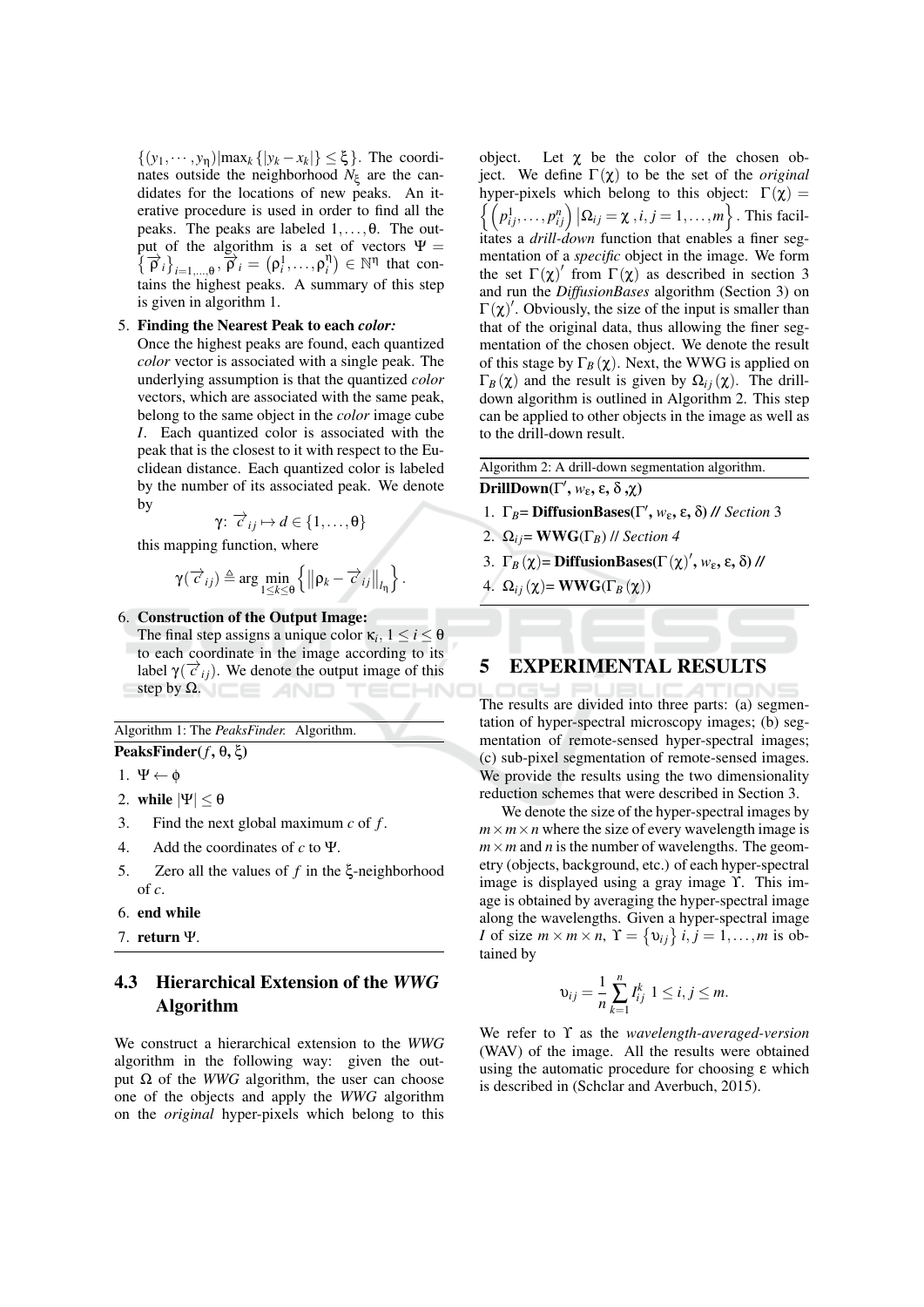



Figure 1: A hyper-spectral microscopy image of a healthy human tissue. (a) The WAV of the original image. (b) The  $50<sup>th</sup>$ wavelength. (c) The 95<sup>th</sup> wavelength. (d) The results of the application of the WWG algorithm with  $\eta(\delta) = 4, \theta = 3, \xi =$  $3, l = 32.$ HNOLOGY PI **IRLIC** ATIONS

Segmentation of Hyper-spectral Microscopy Images. Figure 1 contains samples of healthy human tissues and the results of the application of the WWG algorithm on them. The images are of sizes  $300 \times$  $300 \times 128$  and  $151 \times 151 \times 128$ , respectively. The images contain three types of substances: nuclei, cytoplasm and glass. The glass belongs to the plate where the tissue sample lies.

Figures 1(b) and 1(c) show the  $50^{th}$  and  $95^{th}$  wavelengths, respectively. The images in the  $50<sup>th</sup>$  through the  $70<sup>th</sup>$  wavelengths are less noisy than the rest of the wavelengths which resemble Fig.  $1(c)$ . Figures  $1(d)$ display the results after the application of the WWG algorithm. The algorithm clearly segments this image into three parts: the background is colored in dark gray, the cytoplasm is colored in medium shaded grav and the nuclei is colored in light gray.

Segmentation of Remote-Sensed Images. Figure 2 contains a hyper-spectral satellite image of the Washington DC's National Mall and the result after the application of the WWG algorithm on it. The im-

age is of size  $300 \times 300 \times 100$ . Figure 2(a) shows the WAV of the image. The image contains water, two types of grass, trees, two types of roofs, roads, trails and shadow. Figures 2(b) and 2(c) show the  $10^{th}$  and  $80<sup>th</sup>$  wavelengths, respectively. Figure 2(d) is the results of the WWG algorithm where the water is colored in blue, the grass is colored in two shades of light green, the trees are colored in dark green, the roads are colored in red, the roofs are colored in pink and yellow, the trails are colored in white and the shadow is colored in black.

#### **FUTURE RESEARCH** 6

The results in section 5 were obtained using a Gaussian kernel. It is shown in (Coifman and Lafon, 2006) that any positive semi-definite kernel may be used for the dimensionality reduction. Rigorous analysis of families of kernels to facilitate the derivation of an optimal kernel for a given set  $\Gamma$  is an open problem and is currently being investigated by the authors.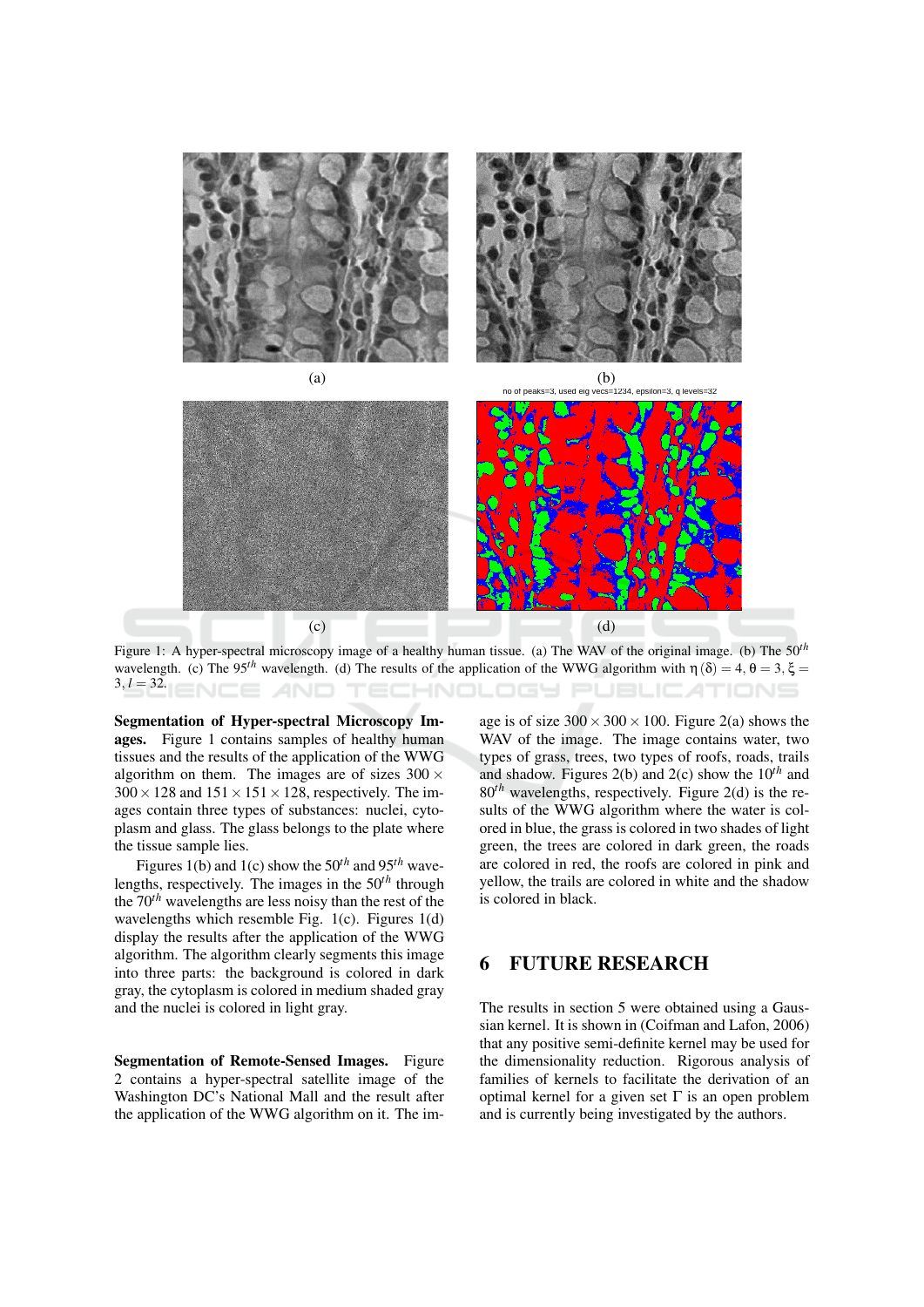

Figure 2: A hyper-spectral satellite image of the Washington DC's National Mall. (a) The WAV of the image. The image contains water, two types of grass, trees, two types of roofs, roads, trails and shadow. (b) The  $10^{th}$  wavelength. (c) The  $80^{th}$ wavelength. (d) The result after the application of the WWG algorithm using  $\eta(\delta) = 4$ ,  $\theta = 8$ ,  $\xi = 7$ ,  $l = 32$ . The water is colored in blue, the grass is colored in two shades of light green, the trees are colored in dark green, the roads are colored in red, the roofs are colored in pink and yellow, the trails are colored in white and the shadow is colored in black.

The parameter  $\eta(\delta)$  determines the dimensionality of the diffusion space. Automatic choice of this threshold is vital in order to detect the objects in the image cube. A rigorous way for choosing  $\eta(\delta)$  is currently being studied by the authors. Naturally,  $\eta(\delta)$  is *data driven* (similarly to choosing  $\varepsilon$  in (Schelar and Averbuch, 2015)) i.e. it depends on the set  $\Gamma$  at hand.

# **REFERENCES**

- Bioucas-Dias, J. and Figueiredo, M. (2009). Logistic regression via variable splitting and augmented lagrangian tools. Technical report, Instituto Superior Tecnico, TULisbon.
- Cassidy, R. J., Berger, J., Lee, K., Maggioni, M., and Coifman, R. R. (2004). Analysis of hyperspectral colon tissue images using vocal synthesis models. In Conference Record of the Thirty-Eighth Asilomar Conference on Signals, Systems and Computers, volume 2, pages 1611-1615.
- Chan, T., Esedoglu, S., and Nikolova, M. (2006). Algorithms for finding global minimizers of image seg-

mentation and denoising models. SIAM Journal Applied Mathematics, 66:1632-1648.

- Coifman, R. R. and Lafon, S. (2006). Diffusion maps. Applied and Computational Harmonic Analysis: special issue on Diffusion Maps and Wavelets, 21:5-30.
- Li, F., Ng, M. K., Plemmons, R., Prasad, S., and Zhang, O. Hyperspectral image segmentation, deblurring, and spectral analysis for material identification.
- Li, J., Bioucas-Dias, J., and Plaza, A. (2010). Supervised hyperspectral image segmentation using active learning. In IEEE GRSS Workshop on Hyperspectral Image and Signal Processing, volume 1, pages 1-4.
- Schclar, A. (2008). A Diffusion Framework for Dimensionality Reduction, pages 315-325. Springer US, Boston, MA.
- Schelar, A. and Averbuch, A. (2015). Diffusion bases dimensionality reduction. In Proceedings of the 7th International Joint Conference on Computational Intelligence (IJCCI 2015) - Volume 3: NCTA, Lisbon, Portugal, November 12-14, 2015., pages 151-156.
- Schclar, A., Averbuch, A., Hochman, K., Rabin, N., and Zheludev, V. (2010). A diffusion framework for detection of moving vehicles. Digital Signal Process $ing, 20(1): 111-122.$